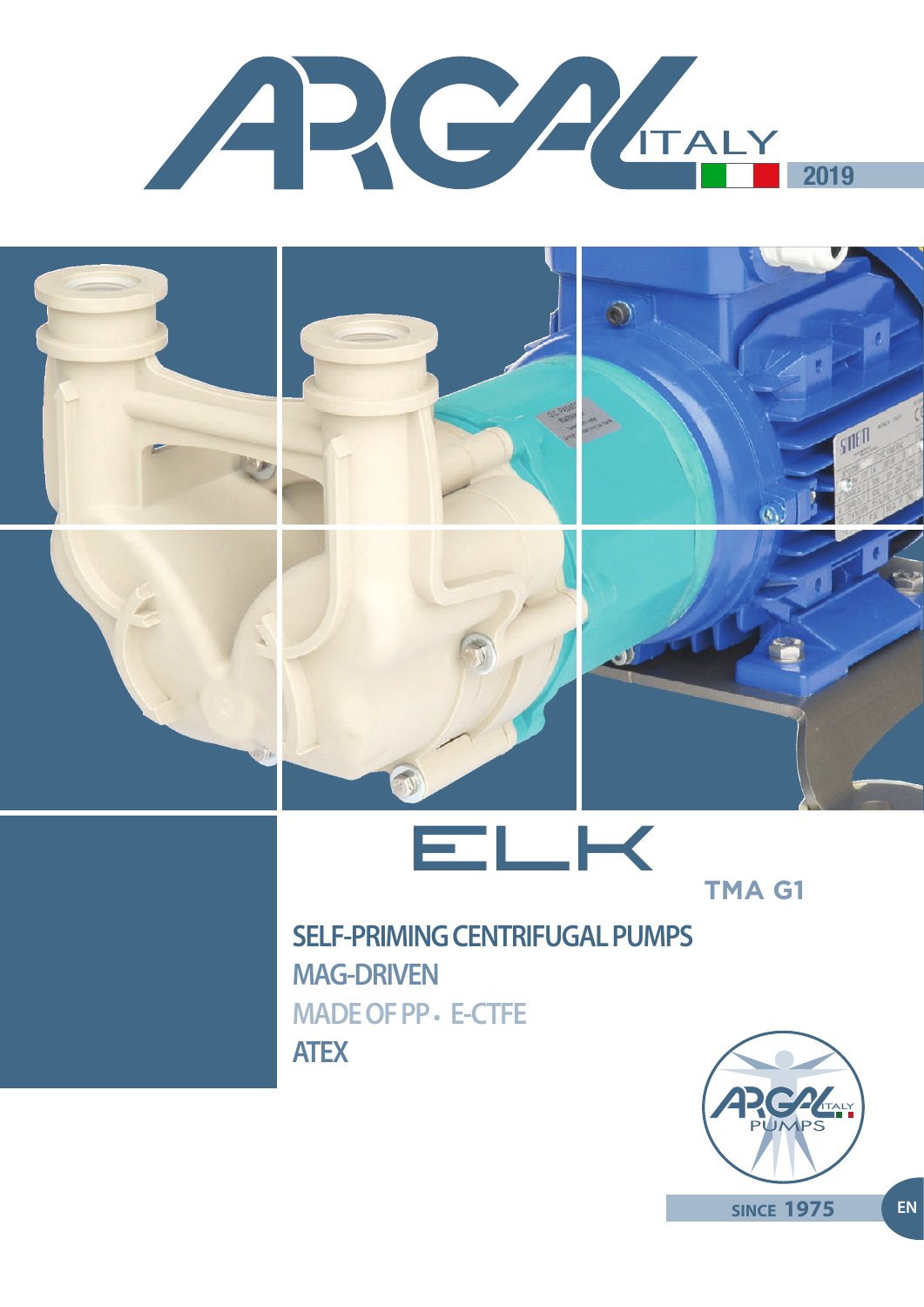# **SELF-PRIMING PUMPS**



## **BENEFITS**

- **•** Start-up with empty pipes
- **•** Fast priming-phase
- **•** Maximum Lift = 5 m
- **•** Reversible (inlet-outlet)
- **•** Suitable for specific gravity up to 2 kg/dm3
- **•** Suitable for vapour pressure up to 1 m (H2O @ 45°C)
- **•** Minimum NPSHa (available on the plant) = 3 m (abs)
- **•** Impeller replaceable (dependent from magnets)
- **•** IEC or NEMA standard motors can be installed

## **ACCESSORIES**

- Base made of stainless steel
- Trolley made of stainless steel (without electric device)
- Trolley made of stainless steel (with electric device)
- Check valve + foot strainer made of PP or PVDF
- Drum pipe (m. 1,2) with check valve and foot strainer made of PP or PVDF
- Dispenser nozzle made of PP or PVDF

This peripheral pump is a product between the displacement and the centrifugal pump, in which the medium is pumped in a peripheral channel.

It can operate with inlet and outlet reversible by reversing the direction of motor rotation and are adequate to suck up chemical liquids with high specific gravity and/or high vapour tension.

#### **PERFORMANCE**

Strong magnetic coupling made up of rare-earth materials (Neodimium Iron Boron) and "**N**" (standard), "**P**" (powered) or "**S**" (strong-powered) versions allow to pump, also at maximum flow, liquids with 1.05 - 1.35 - 1.8 specific gravity respectively.

**R-N-X**: three internal configuration of constructive materials for many applications: from clean water to waste and slightly abrasive liquids, strong alkali or salts such as sodium hypochlorite, and acids such as chromic, nitric, sulphuric, etc..



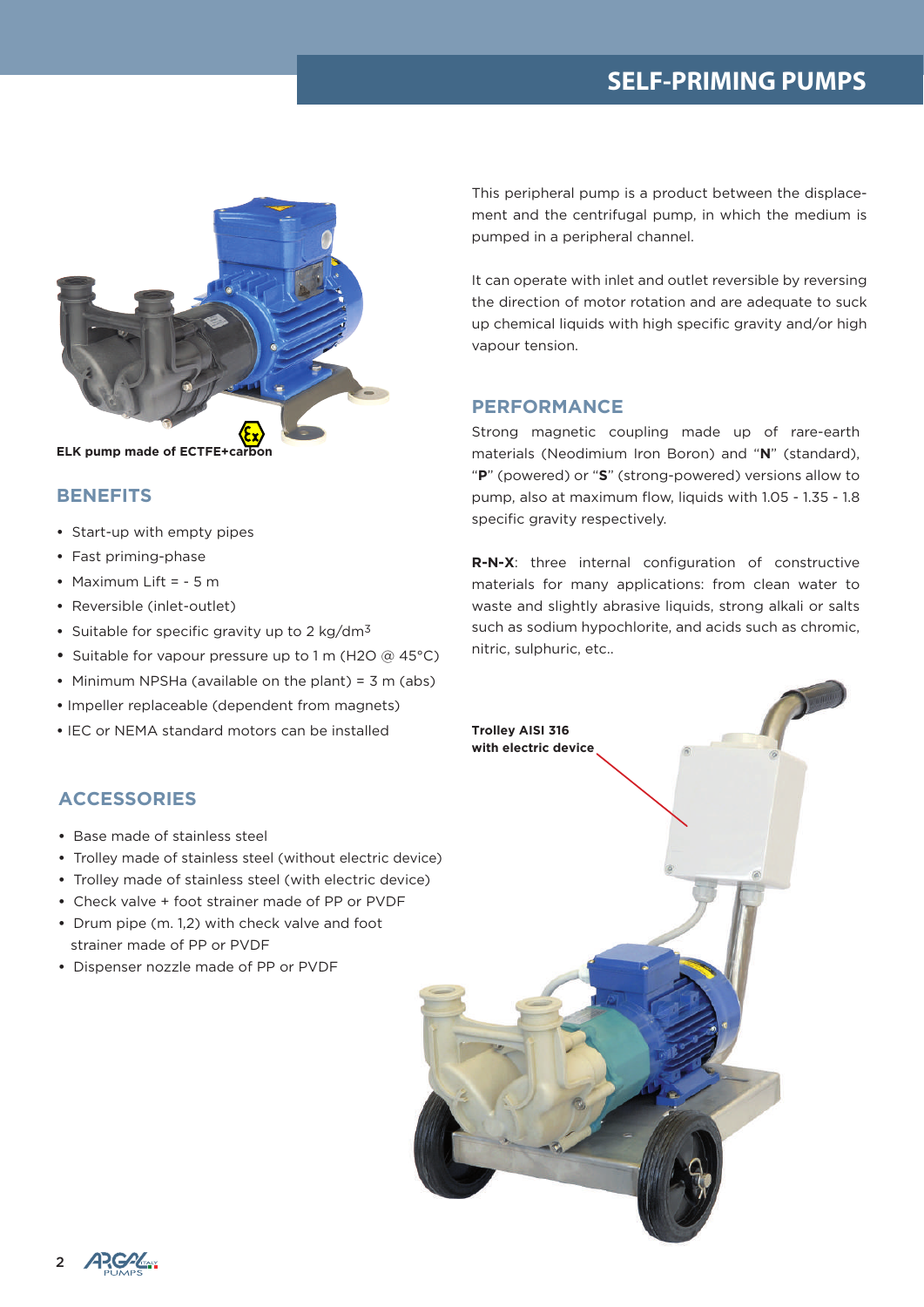# **MOTORS SPECIFICATIONS**

| <b>Model</b> |   | <b>Power</b><br>(kW) | IEC.<br>frame | <b>Phase</b>                  | Voltage                      | <b>Hz</b> | <b>Protection</b> |
|--------------|---|----------------------|---------------|-------------------------------|------------------------------|-----------|-------------------|
|              | N | 0.55                 | 71            |                               | $400 \pm 5%$<br>$220 \pm 5%$ | 50        | IP 55             |
| 01.16        | P | 0.75                 | 80            | 3<br>$\overline{\phantom{a}}$ |                              |           |                   |
|              | S | 1.1                  | 80            |                               |                              |           |                   |
| 01.21        | P | 0.75                 | 80            | 3<br>$\overline{\phantom{0}}$ | $460 \pm 5%$<br>$230 \pm 5%$ | 60        | IP 55             |
|              | S | 1.1                  | 80            |                               |                              |           |                   |

# **CONNECTIONS**

|       |           | <b>DeA</b> | <b>DeM</b> | <b>ISO</b> |               | <b>ANSI</b> |               | <b>JIS</b> |               |
|-------|-----------|------------|------------|------------|---------------|-------------|---------------|------------|---------------|
| Model | <b>DN</b> |            |            | $\bf k$    | $dx$ z        | k           | $d \times z$  | k.         | $dx$ z        |
| 01.16 | 20        | 3/4"f      | 3/4"f      | 75         | $14 \times 4$ | 70          | $16 \times 4$ | 75         | $15 \times 4$ |
| 01.21 | 20        | 3/4"f      | 3/4"f      | 75         | $14 \times 4$ | 70          | $16 \times 4$ | 75         | $15 \times 4$ |

# **MATERIALS**

| <b>VERSION</b>          | <b>WR</b>          |            |              | <b>GF</b>          |                |                | $GX*$              |                |  |
|-------------------------|--------------------|------------|--------------|--------------------|----------------|----------------|--------------------|----------------|--|
|                         | R1                 | X1         | N1           | R <sub>2</sub>     | X <sub>2</sub> | N <sub>2</sub> | R <sub>2</sub>     | N <sub>2</sub> |  |
| Volute casing           |                    |            |              |                    |                |                |                    |                |  |
| Rear casing             |                    | GFR-PP     |              | CFF-E-CTFE         |                |                |                    |                |  |
| Centrifugal<br>impeller |                    |            |              |                    |                |                |                    |                |  |
| Guide<br>bushing        | CARB.<br><b>HD</b> | <b>SiC</b> | GFR-<br>PTFE | CARB.<br><b>HD</b> | SiC            | GFR-<br>PTFE   | CARB.<br><b>HD</b> | GFR-<br>PTFE   |  |
| Shaft                   |                    |            |              | SiC                |                |                |                    |                |  |
| Thrust bush             |                    | CER        |              |                    |                |                |                    |                |  |
| OR gasket               | FPM (1)            |            |              | FPM (1) (2)        |                |                |                    |                |  |
| <b>Screws</b>           | Stainless steel    |            |              |                    |                |                |                    |                |  |

Upon request:(1)EPDM and (2) FFKM - \* Compliant to ATEX 94/9/EC regulations

# **TEMPERATURES**

| <b>VERSION</b> | <b>REINFORCED</b><br><b>POLYMERS</b> | MIN.<br>TEMP.                     | <b>MAX</b><br>TEMP. | <b>ENVIRONMENT</b><br>TEMP. |
|----------------|--------------------------------------|-----------------------------------|---------------------|-----------------------------|
| <b>WR</b>      | GFR/PP                               | $-5^{\circ}$ C (23°F)             | 80°C (176°F)        | 0÷40°C (14÷104°F)           |
| <b>GF</b>      |                                      |                                   |                     |                             |
| $GX*$          | CFF/E-CTFE                           | $-20^{\circ}$ C ( $-4^{\circ}$ F) | 100°C (212°F)       | $-20+40°C$ ( $-4+104°F$ )   |

Note: Maximum inlet pressure: 1,5 bar (\*) Compliant to ATEX 94/9/EC regulations

# **ATEX**

**RHINO** and **ELK** pumps, with specific execution GX (E-CTFE added with conductive carbon fibres and motor E-exd), are approved to operate in explosive atmospheres, classified as per ATEX directive, **Cat. 2 Zone 1 (Series II 2GD IIB at 135 °C)**. Inside of pump should be placed safety device.

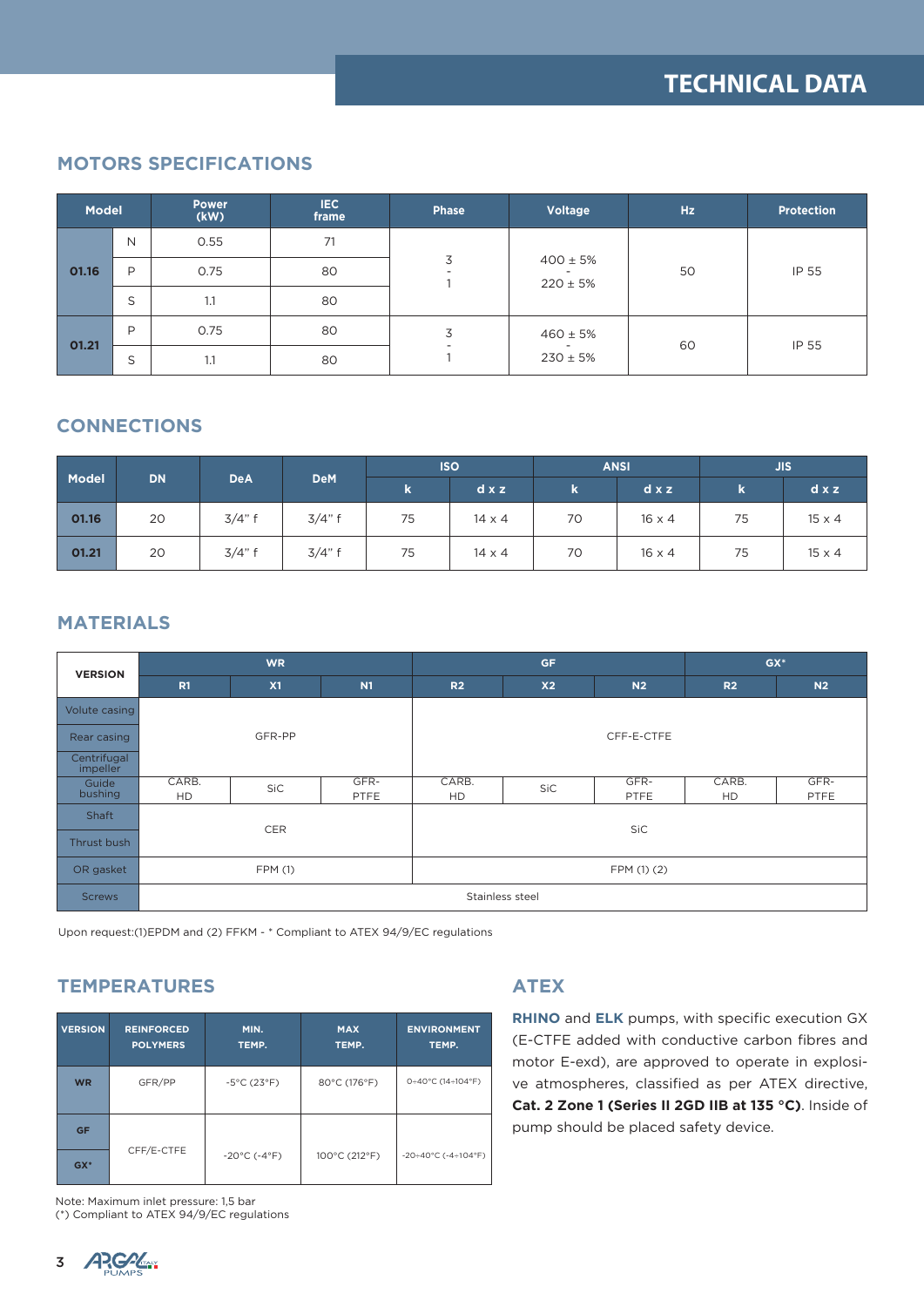# **CURVES**





## **SECTIONED PUMP**

**LIFT (m)** -1 -1,5 -2 -2,5 -3 -3,5 -4 -4,5 -5

- **8 6 7 4 Front casing 5 Rear casing 3 1 Pump casing 2 Impeller Magnetic drive core OR gasket Magnetic drive assembly Motor support**
- **9 Unloading tap**

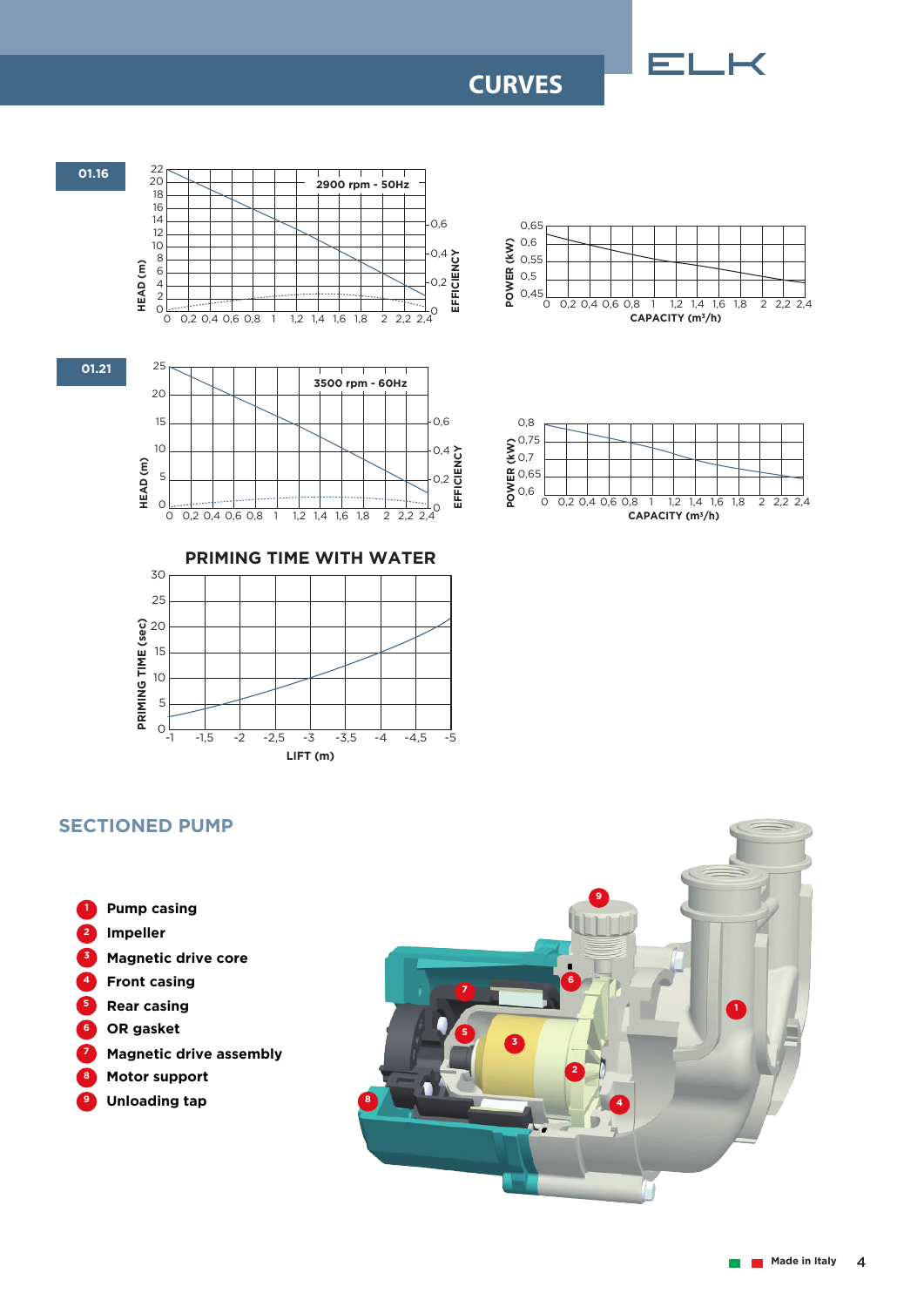# **INSTALLATIONS** ELK

# **WORKING PRINCIPLE**



**Stopping phase: a small quantity** of liquid is trapped into the pump to enable the next starting.



**Priming phase**: the impeller gives a specific circulation of air-liquid mixture moving air from the suction pipe to the discharge side in the atmosphere.



**Pumping phase**: after the air is totally removed from the suction side, the pipe is flooded by the liquid and the pumping phase can start.

# **APPLICATIONS**

**ELK** pumps are ideal for applications requiring a reversible flow and service operations, used in the following sectors:

- Chemical industry (acids, cleaning solutions, inks,...)
- Agriculture industry (hazardous liquids, fertilizers,...)
- Seawater applications
- Water and waste water applications (water charged with residues)



# **EXAMPLE OF INSTALLATIONS**

These two self-priming pumps **ELK G1** are installed in a Power Plant, within an electrochlorination equipment during the cleaning phase.